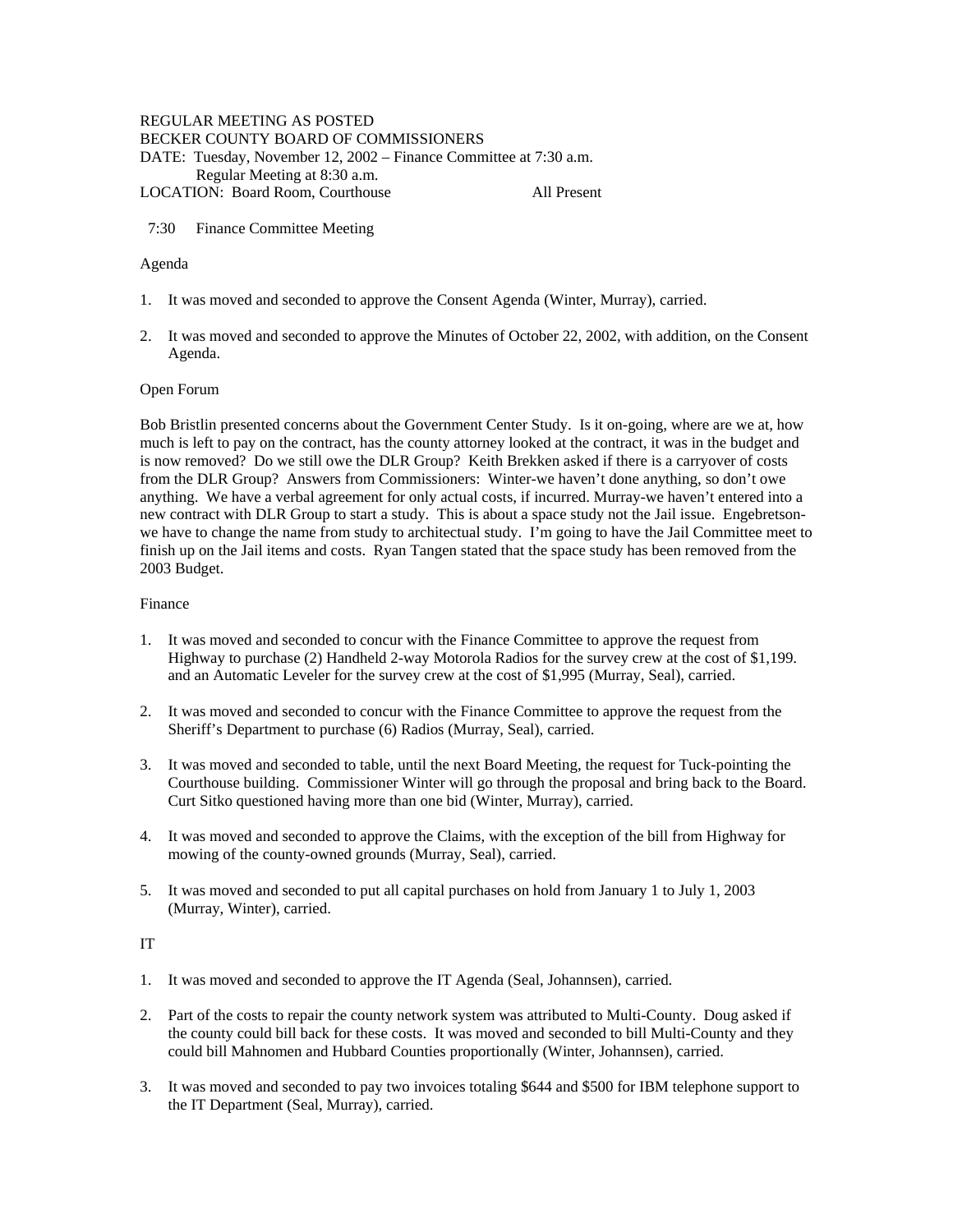4. It was moved and seconded to accept the IT Department's Report of the Becker County Networks and the expenditures needed to rebuild the county system (Murray, Winter), carried.

## Cormorant Watershed Recognition

Duane Erickson was presented with a plaque in recognition for serving on the Cormorant Watershed District Board from 1974 to 2002. The Board thanks him for his service to the citizens of Becker County.

### Assessor

1. It was moved and seconded to approve the following Abatements on the Consent Agenda:

## 2002 Tax Payable

| Parcel #    | Twn/Cty        | Amount  | Reason                |
|-------------|----------------|---------|-----------------------|
| 08.0296.003 | Detroit        | \$38    | Homestead             |
| 19.1419.000 | Lake View      | $+ 738$ | Seasonal              |
| 23.0110.000 | Riceville      | 208     | Damaged Home          |
| 27.0039.000 | Savannah       | 472     | <b>Correct Values</b> |
| 27.0110.000 | Savannah       | 64      | Classification        |
| 51.8198.000 | Lake Park City | 294     | Homestead             |

# NRM

1. It was moved and seconded to authorize the County Board Chair to sign the State of Minnesota White Pine Improvement Grant (Murray, Seal), carried.

# Highway

- 1. It was moved and seconded to approve the Agenda as presented (Murray, Johannsen), carried.
- 2. It was moved and seconded to pass Resolution No. DOH 11-02-55, approving the Memo of Understanding and Agreement with MNDOT and authorizing the County Engineer to sign the Memo of Understanding on behalf of Becker County (Winter, Murray), carried.
- 3. It was moved and seconded to pass Resolution No. DOH 11-02-54, authorizing the purchase of (1) Bi-Directional Tractor Loader from Adkins Equipment. This tractor has been leased from Adkins for (4) months and 100% of the \$2,000 monthly lease payment will be applied to the purchase price. \*see Minutes of March 12, 2002, Highway Resolution No. DOH 03-02-26 (Winter, Seal), carried.
- 4. It was moved and seconded to send letters to the new commissioners to invite them to the Highway Road Tour on Wednesday, November 27, 2002 from 8:30 a.m. to 3:00 p.m. The tour will start from the Highway Department (Winter, Murray), carried.

# Human Services

- 1. It was moved and seconded to approve the Agenda as presented (Seal, Murray), carried.
- 2. Transit Claims were approved on the Consent Agenda
- 3. It was moved and seconded to approve the amendment to the 2002 IV-D Contract to be included in the 2003 Contract. The amendment adds \$10,000 to the cost of the legal work done by the County Attorney (Seal, Murray), carried.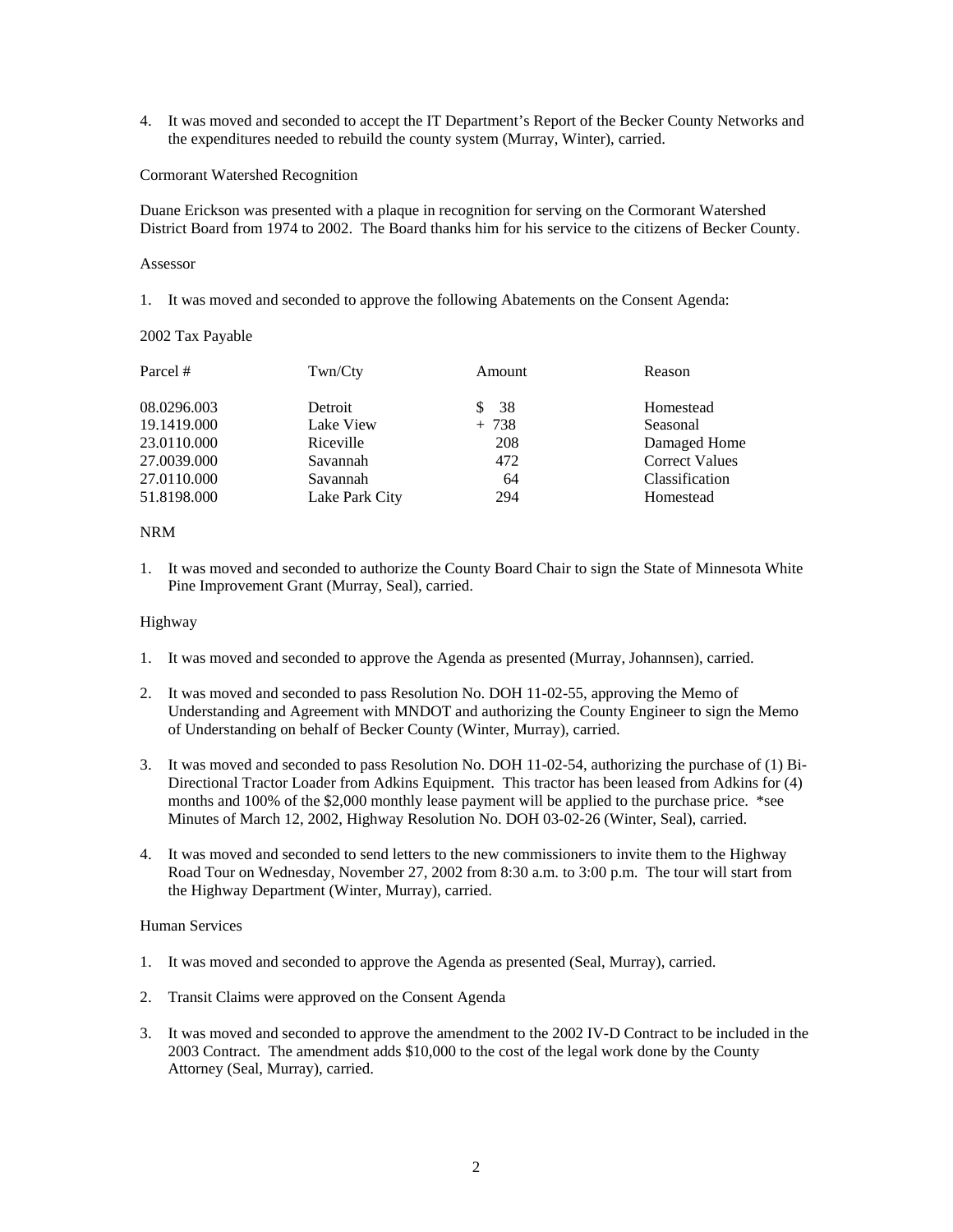- 4. It was moved and seconded to approve the following purchase of services contracts: Delores Ladwig and Rauha Hillukka for Adult Foster Care and are to be funded with State Medical Funds (Seal, Winter), carried.
- 5. It was moved and seconded to approve the Human Services Claims as presented (Seal, Johannsen), carried.
- 6. It was moved and seconded to accept the Family Services, Adult Services and Probation Placement Reports (Seal, Murray), carried.

# Planning &: Zoning

- 1. It was moved and seconded to approve the Agenda as presented (Murray, Seal), carried.
- 2. It was moved and seconded to pass Resolution No. PZ 11-02-1B, Marshall Lake Classification, requesting the Department of Natural Resources to review the reclassification of Marshall Lake to Natural Environment as the lake meets the defined classification criteria of the Shoreland Management Classification System for Public Waters (Murray, Seal), carried.
- 3. It was moved and seconded to pass Resolution No. PZ 11-02-1A approving a Negative Declaration that Marshall Oaks Subdivision does not have the potential for significant environmental effects and that the impacts from the project are reasonable and expected (Johannsen, Seal), carried. Commissioner Engebretson abstains. Several members of the audience spoke to the Subdivision: Tom Guetty stated that there is a public access. He asked if the assessment worksheet could be done separately from the Platt approval. He suggested that the legislature is the place to address these issues. Rick Ellsworth suggested to table, and he had questions about EAW's. Commissioner Johannsen stated that the concerns of the EAW have been met and also asked if the Resolution would affect the Platt. Patty Johnson said it shouldn't, but would have to ask the County Attorney. He also would like the Board to be notified of written reports and comments from the EAW agencies.
- 4. It was moved and seconded to pass a Resolution No. PZ 11-02-1C, Little Floyd Lake Estates Environmental Assessment Worksheet, making a Negative Declaration that Little Floyd Lake estates Subdivision does not have the potential for significant environmental effects and that the impacts from the project are reasonable and expected (Winter, Seal), carried. Commissioner comments: Commissioner Seal and Engebretson stated that the Pelican Watershed has worked on this item and will watch over this project. Commissioner Johannsen has concerns on how to preserve the quality of the lake.

Closed Session Negotiations Open Session

## **Commissioners**

- 1. Reports & Correspondence
- 2. It was moved and seconded to approve to establish a meeting with the Legislators and send them an invitation to a meeting with the Commissioners and other officials (Murray, Winter), carried.
- 3. It was moved and seconded to have the legislative meeting hosted in Detroit Lakes and invite other counties (Winter, Murray), carried.
- 4. It was moved and seconded to approve date changes in the December Board Meetings. December 17, will be the first meeting of the month, with December 23 as the last meeting (Winter, Murray), carried.
- 5. It was moved and seconded to authorize the Finance Committee to meet, as needed, for final county bills for 2002 (Winter, Seal), carried.